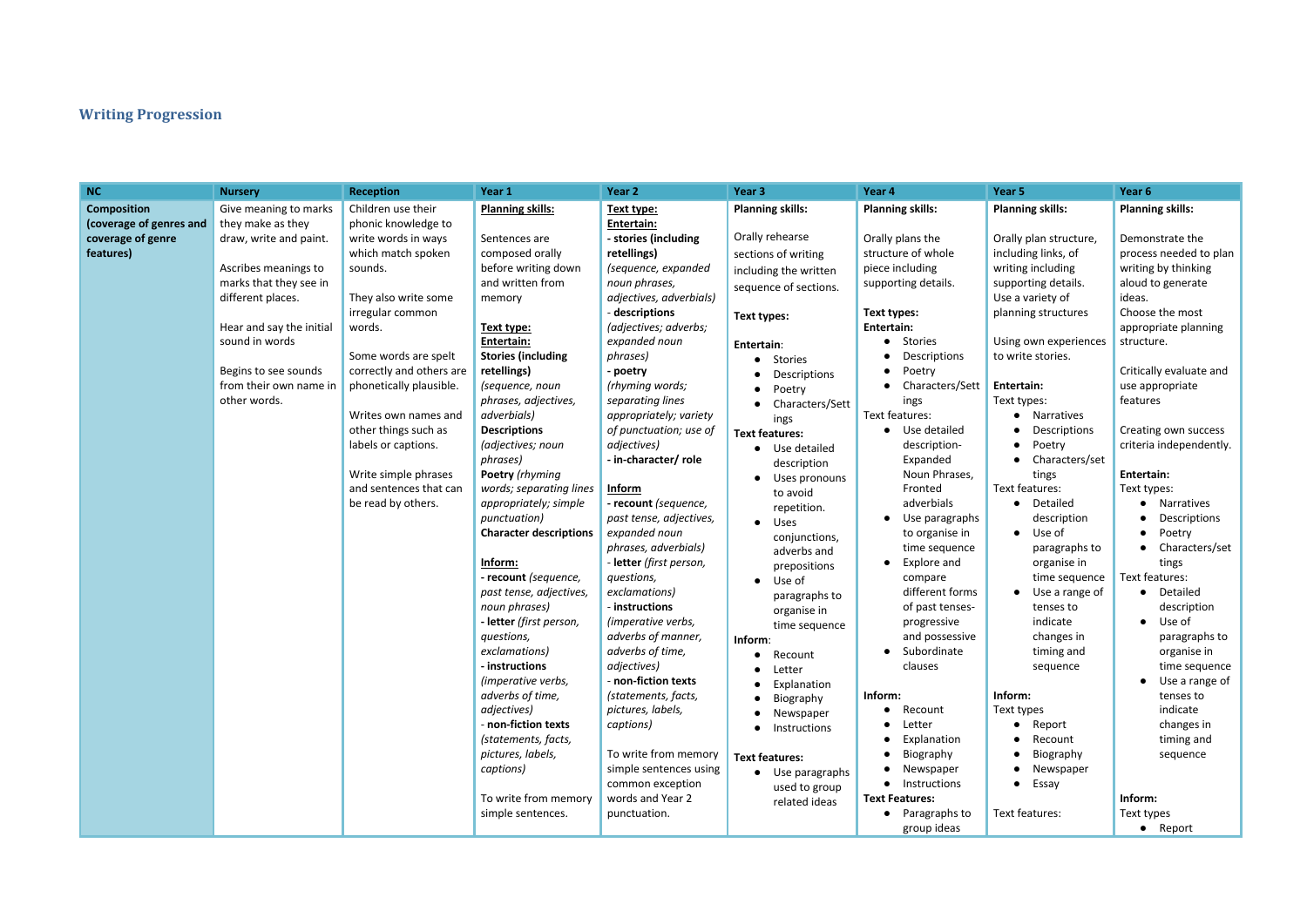|  | Writing is starting to | Writing is reread to  | Use<br>$\bullet$            | Subheadings to<br>$\bullet$   |
|--|------------------------|-----------------------|-----------------------------|-------------------------------|
|  | be reread to check it  | check it makes sense. | headings/subh               | label content                 |
|  | makes sense.           |                       | eadings                     | To add detail to<br>$\bullet$ |
|  |                        |                       |                             | writing through               |
|  |                        |                       | Persuade:                   | subordinating                 |
|  |                        |                       | Advertising<br>$\bullet$    | conjunction,                  |
|  |                        |                       | Letter                      | expanded noun                 |
|  |                        |                       | Speech                      | phrases,                      |
|  |                        |                       | Poster<br>$\bullet$         | commas,                       |
|  |                        |                       |                             | relative                      |
|  |                        |                       | <b>Text Features:</b>       | clauses,                      |
|  |                        |                       | • Use of 2nd                | present                       |
|  |                        |                       | person                      | perfect.                      |
|  |                        |                       | Planned<br>$\bullet$        |                               |
|  |                        |                       | repetition                  | Persuade:                     |
|  |                        |                       | Facts and<br>$\bullet$      | • Advertising                 |
|  |                        |                       | statistics                  | Letter<br>$\bullet$           |
|  |                        |                       | Adjectives for<br>$\bullet$ | Speech<br>$\bullet$           |
|  |                        |                       | positive                    | • Poster                      |
|  |                        |                       | description                 | <b>Text features:</b>         |
|  |                        |                       |                             | • Use of 2nd                  |
|  |                        |                       |                             | person                        |
|  |                        |                       |                             | • Planned                     |
|  |                        |                       |                             | repetition                    |
|  |                        |                       |                             | • Use of facts                |
|  |                        |                       |                             | and statistics                |
|  |                        |                       |                             | Adjectives for<br>$\bullet$   |
|  |                        |                       |                             | emotive                       |
|  |                        |                       |                             | language.<br>Use of           |
|  |                        |                       |                             | $\bullet$                     |
|  |                        |                       |                             | sentence types                |
|  |                        |                       |                             | including                     |
|  |                        |                       |                             | imperative                    |
|  |                        |                       |                             | verbs,<br>rhetorical          |
|  |                        |                       |                             |                               |
|  |                        |                       |                             | questions,<br>relative        |
|  |                        |                       |                             | clauses, noun                 |
|  |                        |                       |                             | phrases.                      |
|  |                        |                       |                             |                               |
|  |                        |                       |                             |                               |
|  |                        |                       |                             |                               |
|  |                        |                       |                             |                               |
|  |                        |                       |                             |                               |
|  |                        |                       |                             |                               |
|  |                        |                       |                             |                               |
|  |                        |                       |                             |                               |
|  |                        |                       |                             |                               |
|  |                        |                       |                             |                               |
|  |                        |                       |                             |                               |
|  |                        |                       |                             |                               |

- Paragraphs used to group related ideas
- Headings/subh eadings
- Use of technical vocab
- Glossary

## **Persuade:**

Text types:

- Advertising
- Letter
- Speech
- Campaign
- **Text features:**
	- Use of 2nd person
	- Personal pronouns
	- Planned repetition
	- Facts and statistics
	- Hyperbole
	- Link to oracy
	- Use of colour and images

## **Discuss:**

Text types:

- Balanced argument
- Newspaper
- Review

## **Text features:**

- Appropriate use of cohesive devices
- Use of subjunctive form where needed
- Use of paragraph to structure arguments
- Recount
- Biography
- Newspaper
- Essay

## **Text features:**

- Paragraphs used to group related ideas
- Headings/subh eadings
- Use of technical vocab
- Glossary

## **Persuade:**

- Text types:
	- Advertising
	- Letter
	- Speech
	- Campaign

## Text features:

- Use of 2nd person
- Personal pronouns
- Planned repetition
- Facts and statistics
- Hyperbole
- Link to oracy
- Use of colour and images

## **Discuss:**

## Text types:

- Balanced
- argument
- Newspaper
- Review

## **Text features:**

- Appropriate use of cohesive devices
- Use of
	- subjunctive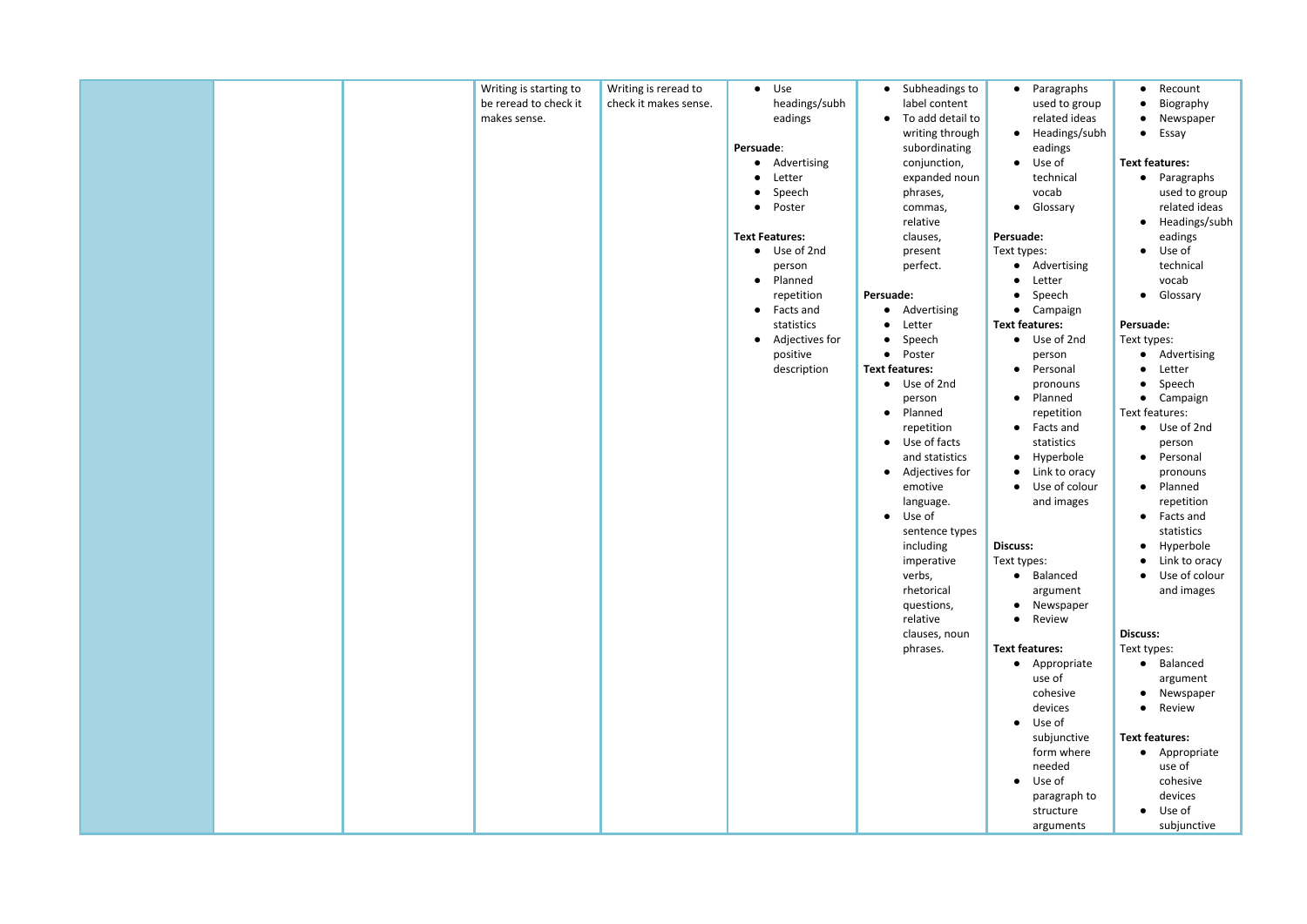|                                          |                                                   |                                                                                                                                                                              |                                                                                                                                                                                                                                                                                                                                                                                                                              |                                                                                                                                                                                                                                                                                                                                                                   |                                                                                                                                                                                                                                                                                                                                                                                                                                                                                                                                                                    | Formal/impers<br>$\bullet$<br>onal language                                                                                                                                                                                                                                                                                                                                                                                                                         | form where<br>needed<br>Use of<br>paragraph to<br>structure<br>arguments<br>• Formal/impers<br>onal language                                                                                                                                                                                                                                                                                                                                                                                                                                                                                                                                                                                                                                                                  |
|------------------------------------------|---------------------------------------------------|------------------------------------------------------------------------------------------------------------------------------------------------------------------------------|------------------------------------------------------------------------------------------------------------------------------------------------------------------------------------------------------------------------------------------------------------------------------------------------------------------------------------------------------------------------------------------------------------------------------|-------------------------------------------------------------------------------------------------------------------------------------------------------------------------------------------------------------------------------------------------------------------------------------------------------------------------------------------------------------------|--------------------------------------------------------------------------------------------------------------------------------------------------------------------------------------------------------------------------------------------------------------------------------------------------------------------------------------------------------------------------------------------------------------------------------------------------------------------------------------------------------------------------------------------------------------------|---------------------------------------------------------------------------------------------------------------------------------------------------------------------------------------------------------------------------------------------------------------------------------------------------------------------------------------------------------------------------------------------------------------------------------------------------------------------|-------------------------------------------------------------------------------------------------------------------------------------------------------------------------------------------------------------------------------------------------------------------------------------------------------------------------------------------------------------------------------------------------------------------------------------------------------------------------------------------------------------------------------------------------------------------------------------------------------------------------------------------------------------------------------------------------------------------------------------------------------------------------------|
| <b>Composition:</b><br><b>Vocabulary</b> |                                                   | Story language from<br>shared stories is used,<br>such as once upon a<br>time, in the end, it was<br>a, one sunny day etc.<br>• Use of some<br>adjectives to modify<br>nouns | Use of some technical<br>words in non-fiction<br>text types.<br>$\bullet$ Use of<br>simple/comparative<br>adjectives and well -<br>chosen verbs in<br>narratives.<br>• Expanded noun<br>phrases for description<br>and specification (the<br>blue butterfly or the<br>man in the moon)<br>• Writing uses both<br>description and<br>dialogue for characters<br>and setting to engage<br>the reader.<br>• Some use of adverbs | Growing awareness of<br>language choices that<br>grip the reader's<br>interest.<br>· Use of specific nouns<br>(terrier instead of dog)<br>• Adverbs are used<br>carefully to detail<br>actions.<br>• Action verbs provide<br>interest, such as<br>cackled instead of<br>laughed.<br>• Some evidence of<br>words chosen to<br>introduce opinion or<br>add clarity. | Confident use of<br>adjectives and adverbs<br>and an attempt to think<br>of different ones to use<br>in different situations.<br>• Use of fronted<br>adverbials for effect.<br>(Majestically the swan<br>glided onto the river)<br>• Words are chosen<br>carefully to describe<br>events, characters and<br>feelings.<br>• Powerful verbs add<br>impact.<br>• Word use is lively and<br>imaginative, intended<br>to amuse, entertain or<br>inform.<br>• Pronouns and nouns<br>are carefully chosen<br>across sentences to aid<br>cohesion and avoid<br>repetition. | • Evidence of the use<br>of stylistic devices such<br>as similes, metaphors<br>and personification to<br>create effects.<br>• Precise detail adds<br>interest and engages<br>the reader.<br>• Adverbs and<br>adverbials are used to<br>make links within<br>paragraphs.<br>• Distinguishes<br>between the formal<br>and informal spoken<br>and written language.<br>• Some expanded<br>noun phrases may be<br>used to add well<br>thought out detail to<br>writing. | Use of synonyms and<br>antonyms<br>• Expanded noun<br>phrases add well<br>thought -out detail to<br>writing.<br>• Vocabulary is chosen<br>to match the audience<br>and purpose of the<br>writing and to ensure<br>the correct degree of<br>formality.<br>· Personal comments,<br>flash backs and hooks<br>may be used to engage<br>the reader.<br>• Connectives chosen<br>relate to the text type.<br>• Adverbials of place<br>are evident (walked<br>wearily into the deep<br>dark forest).<br>• Ability to use a<br>variety of linguistic<br>terms, to confidently<br>discuss their writing.<br>• Both adjectives and<br>adverbs provide<br>detailed description<br>and information.<br>• Figurative language is<br>evident, such as The<br>wind wrapped me like<br>a cloak |
| <b>Grammar and</b><br><b>Punctuation</b> | Finger spaces, capital<br>letters and full stops. | Capital letters and full<br>stops are used with<br>accuracy to demarcate<br>a sentence.<br>• Capital letters for the<br>names of people,                                     | Usually consistent use<br>of past and present<br>tenses within all forms<br>of writing. (has/had,<br>was/were)                                                                                                                                                                                                                                                                                                               | Word<br>Formation of<br>nouns using a<br>range of<br>prefixes                                                                                                                                                                                                                                                                                                     | Word<br>The<br>grammatical<br>difference<br>between plural                                                                                                                                                                                                                                                                                                                                                                                                                                                                                                         | Word<br>Convert nouns<br>or adjectives<br>into verbs<br>using suffixes<br>$(e.g. -ate)$ –                                                                                                                                                                                                                                                                                                                                                                           | Word<br>Understand the<br>vocabulary difference<br>between formal and<br>informal for speech<br>and writing                                                                                                                                                                                                                                                                                                                                                                                                                                                                                                                                                                                                                                                                   |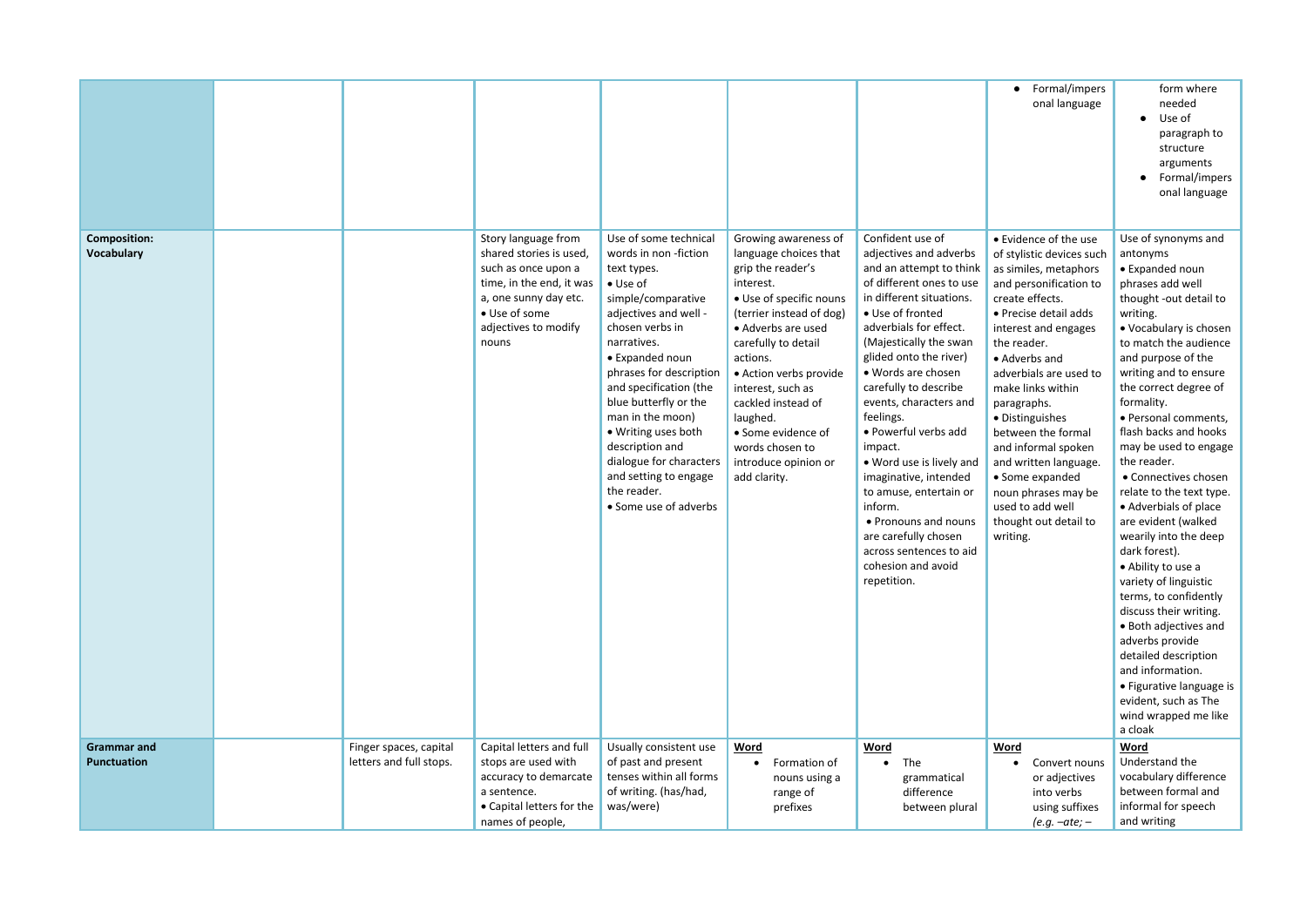*ise)* and prefixes *(e.g. dis–, de–, mis– , over– and re– ).*

• There is correct subject and verb agreement when using singular and plural

## **Sentence**

- Use relative clauses beginning with who, which, where, when, whose, that, or an omitted relative pronoun
- Indicating degrees of possibility *(perhaps, surely)* or modal verbs *(example, might, should, will, must).*
- *Full range of clauses are evidenced*

## **Text**

use devices to build cohesion within a paragraph *(then, after that, this, firstly).*

Link ideas across paragraphs using adverbials of time *(later)* place *(nearby)* and number *(secondly)* or tense choices *(he had seen her before).*

*(find out – discover; ask for – request; go in – enter)*

How words are related by meaning as synonyms and antonyms *(big, large, little).*

#### **Sentence**

Use passive verbs to affect the meaning of sentences *(I broke the window in the greenhouse versus The window in the greenhouse was broken (by me)).* 

Understand the difference between informal speech, formal speech and writing *(the use of question tags: He's your friend, isn't he?, or the use of subjunctive forms such* 

*as If I were or Were they to come in some very formal writing and speech)*

## **Text**

Link ideas across paragraphs using a wider range of cohesive devices: repetition of a word or phrase, grammatical connections *(The use of adverbials such as on the other hand, in contrast, or as a consequence)*; and ellipsis.

Layout devices *(for example, headings, sub-headings, columns,*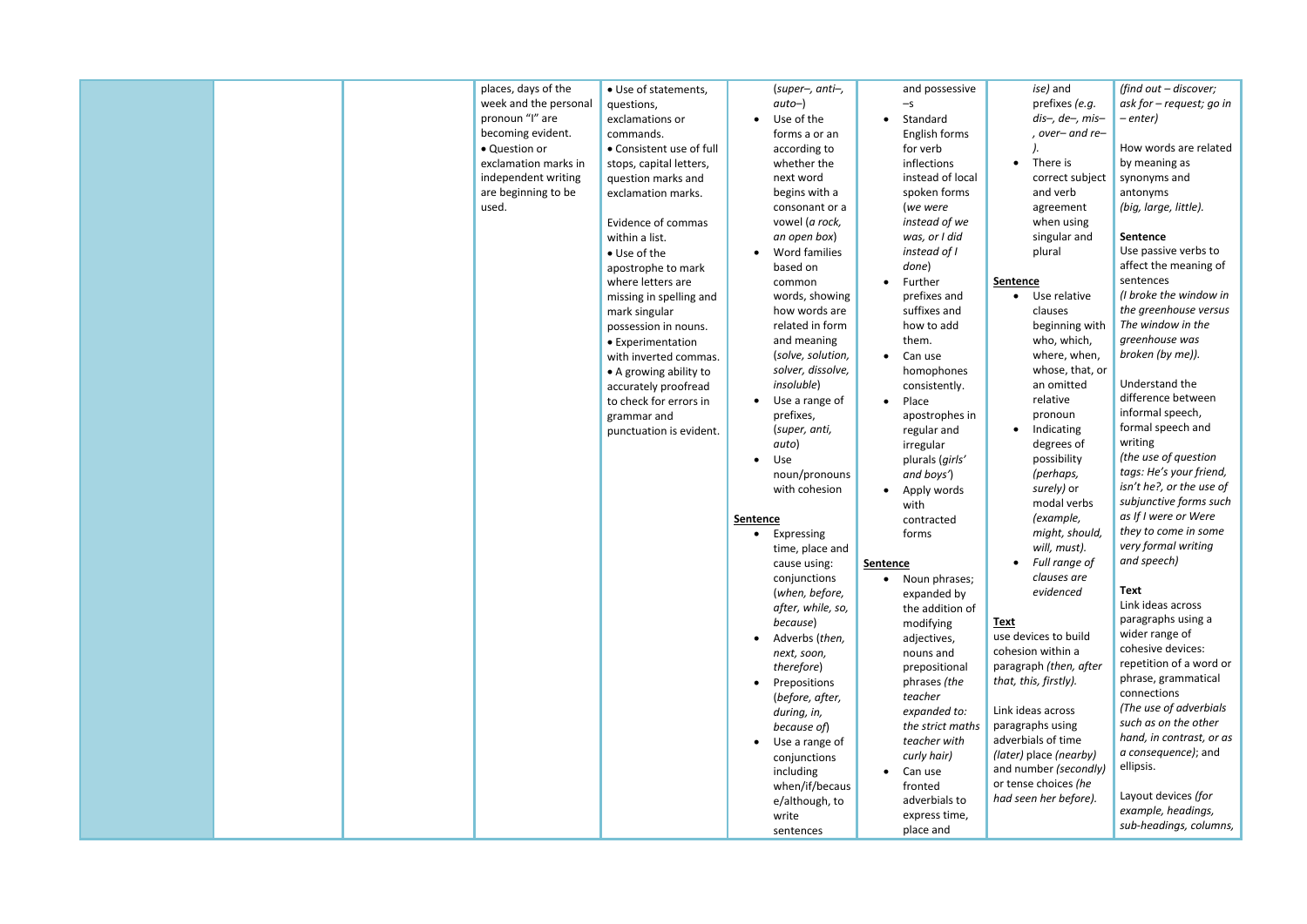|  |  | containing                   | cause using               |
|--|--|------------------------------|---------------------------|
|  |  | more than one                | conjunctions,             |
|  |  | clause.                      | adverbs or                |
|  |  | Demonstrate a                | prepositions.             |
|  |  | range of                     | (Later that day,          |
|  |  | sentence                     | I heard the bad           |
|  |  | structures                   | news.)                    |
|  |  | (Subordinate                 |                           |
|  |  | clause and a                 | Will make<br>$\bullet$    |
|  |  | range of                     | greater use of            |
|  |  | conjunctions)                | pronouns and              |
|  |  | Uses some                    | nouns across              |
|  |  | present perfect              | sentences to              |
|  |  | form of verbs                | avoid                     |
|  |  | (She has gone)               | repetition.               |
|  |  | instead of the               | Consistently<br>$\bullet$ |
|  |  | simple past                  | use inverted              |
|  |  | (She went).                  | commas and                |
|  |  |                              | other                     |
|  |  | <b>Text</b>                  | punctuation to            |
|  |  | Introduction to              | indicate direct           |
|  |  |                              | speech.                   |
|  |  | paragraphs as a              |                           |
|  |  | way to group<br>related      | Use commas                |
|  |  |                              | $\bullet$                 |
|  |  | material                     | after fronted             |
|  |  | Headings and                 | adverbials                |
|  |  | subheadings to               | (Eventually, the          |
|  |  | aid                          | waiter arrived.           |
|  |  | presentation                 |                           |
|  |  | Evidence of<br>$\bullet$     |                           |
|  |  | improvements                 | Evaluate and<br>$\bullet$ |
|  |  | made through                 | edit their                |
|  |  | editing to make              | work.                     |
|  |  | changes to                   |                           |
|  |  | grammar and                  | <b>Text</b>               |
|  |  | vocabulary.                  | Use of paragraphs to      |
|  |  | • Proofreading               | organise ideas around a   |
|  |  | eliminates simple            | theme                     |
|  |  | errors and is an             | Use narrative             |
|  |  | embedded part of             | structure- opening,       |
|  |  | the writing process          | build up, dilemma,        |
|  |  |                              | resolution, ending).      |
|  |  |                              | Chronological order       |
|  |  | Punctuation                  | Editing makes changes     |
|  |  | Introduction to<br>$\bullet$ | to whole paragraphs,      |
|  |  | inverted                     | precise vocabulary or     |
|  |  | commas to                    | errors in tense or        |
|  |  | punctuate                    | person                    |
|  |  | direct speech                |                           |
|  |  | Uses<br>$\bullet$            | <b>Punctuation</b>        |
|  |  | punctuation                  |                           |

Editing attempts to reorganise sentences to give writing a greater impact or to clarify meaning

#### **Punctuation**

Use of brackets, dashes or commas to indicate parenthesis

Use of commas to clarify meaning or avoid ambiguity.

## **Terminology to**

**introduce.** modal verb relative pronoun relative clause parenthesis bracket dash cohesion

*bullets, or tables, to structure text)*

Proof reading and editing is embedded as a process to further develop compositions

#### **Punctuation**

The full range of punctuation is controlled. Use of the semi-colon (;), colon (:) and dash (- ) to mark the separation between independent clauses *(It's raining; I'm fed up)* Use of the colon to introduce a list and use of semi-colons within lists Punctuation of bullet points to list information How hyphens can be used to avoid ambiguity *(for example, man eating shark versus man-*

*eating shark, or recover versus recover)*

#### **Terminology to be introduced**

subject, object active, passive synonym, antonym ellipsis, hyphen, colon, semicolon, bullet points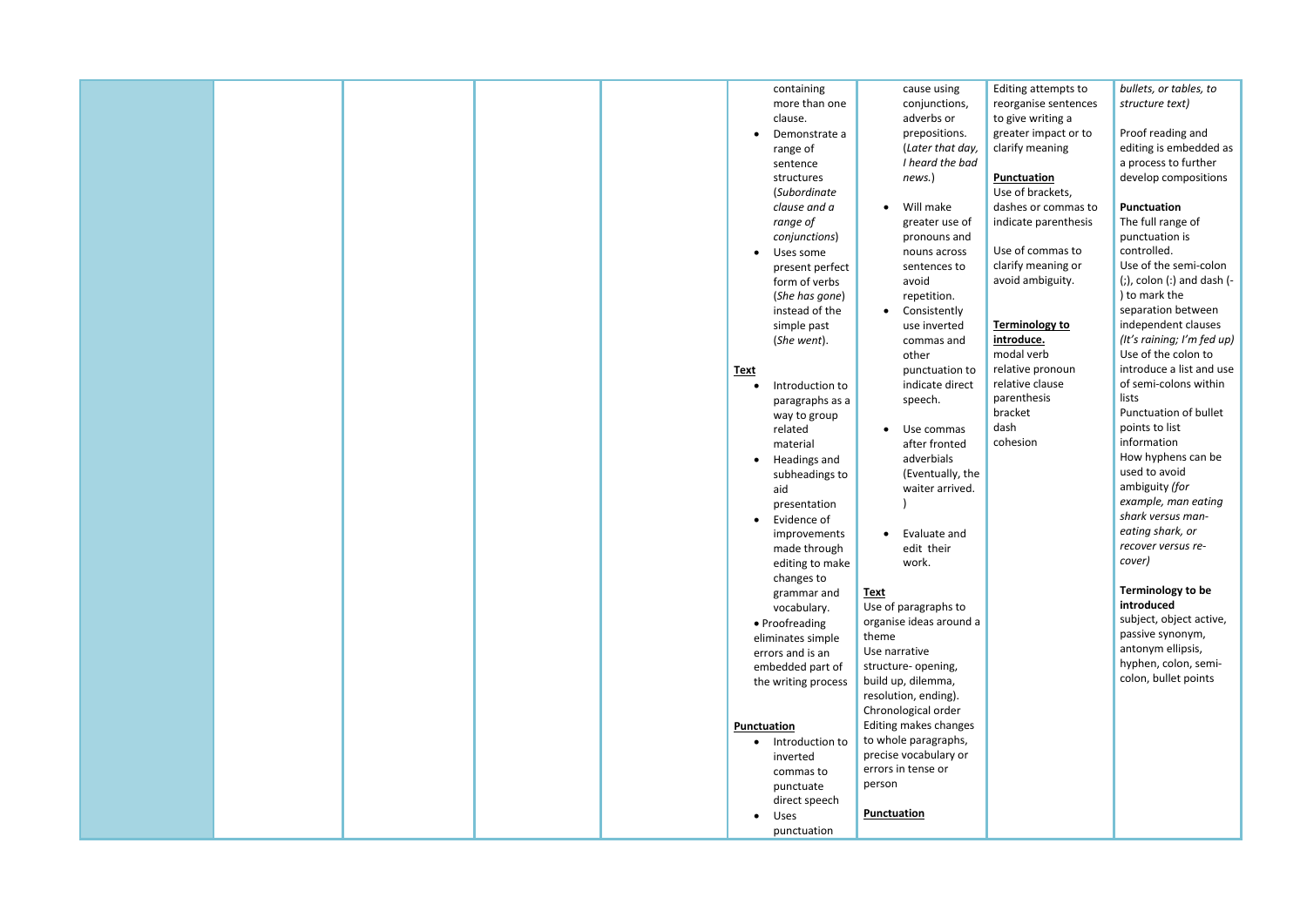|                                  |                                                                                                                                                                                                                                                               |                                                                                                                                                                                                                                                                                                                                                                                                          |                                                                                                                                                                                                                                                                                                                                                                                                                                                                      |                                                                                                                                                                                                                                                                                                                                                                                                                                                  | mostly<br>accurately<br>including some<br>use of inverted<br>commas to<br>indicate direct<br>speech.<br><b>Terminology to be</b><br>introduced<br>Preposition<br>Conjunction<br>Word family<br>Prefix<br>Clause<br>Subordinate clause<br>Direct speech<br>consonant<br>Consonant letter vowel<br>Vowel letter<br>Inverted commas (or<br>'speech marks')                               | Use of inverted<br>commas and other<br>punctuation to indicate<br>direct speech (a<br>comma after the<br>reporting clause; end<br>punctuation within<br>inverted commas: The<br>conductor shouted, "Sit<br>down!")<br>Apostrophes to mark<br>plural possession (the<br>girl's name, the girls'<br>names)<br>Use of commas after<br>fronted adverbials<br><b>Terminology to be</b><br>introduced<br>Determiner<br>Pronoun<br>Possessive pronoun<br>Adverbial |
|----------------------------------|---------------------------------------------------------------------------------------------------------------------------------------------------------------------------------------------------------------------------------------------------------------|----------------------------------------------------------------------------------------------------------------------------------------------------------------------------------------------------------------------------------------------------------------------------------------------------------------------------------------------------------------------------------------------------------|----------------------------------------------------------------------------------------------------------------------------------------------------------------------------------------------------------------------------------------------------------------------------------------------------------------------------------------------------------------------------------------------------------------------------------------------------------------------|--------------------------------------------------------------------------------------------------------------------------------------------------------------------------------------------------------------------------------------------------------------------------------------------------------------------------------------------------------------------------------------------------------------------------------------------------|---------------------------------------------------------------------------------------------------------------------------------------------------------------------------------------------------------------------------------------------------------------------------------------------------------------------------------------------------------------------------------------|-------------------------------------------------------------------------------------------------------------------------------------------------------------------------------------------------------------------------------------------------------------------------------------------------------------------------------------------------------------------------------------------------------------------------------------------------------------|
| <b>Transcription</b><br>Spelling | Spelling:<br>Can copy some letters                                                                                                                                                                                                                            | Spelling:<br>Hears and says the                                                                                                                                                                                                                                                                                                                                                                          | <b>Spelling:</b><br>Use letter names to                                                                                                                                                                                                                                                                                                                                                                                                                              | Spelling:<br>use alternative spelling                                                                                                                                                                                                                                                                                                                                                                                                            | Spelling:<br>Use the first<br>$\bullet$                                                                                                                                                                                                                                                                                                                                               | <b>Spelling: Year 3 rules</b><br>and                                                                                                                                                                                                                                                                                                                                                                                                                        |
| Handwriting                      | e.g. letters from their<br>name.<br>Handwriting:<br>Draws lines and circles<br>using gross motor<br>movements.<br>Holds pencil near point<br>between first two<br>fingers and thumb and<br>uses it with good<br>control, no longer using<br>whole-hand grasp. | initial sound in words.<br>Spell words by<br>identifying sounds in<br>them and representing<br>the sounds with a letter<br>or letters.<br>Handwriting:<br>Uses a pencil and holds<br>it effectively to form<br>recognisable letters<br>most of which are<br>correctly formed.<br>Shows a preference for<br>a dominant hand.<br>Begins to use<br>anticlockwise<br>movement and retrace<br>vertical lines. | distinguish between<br>alternative spellings of<br>the same sound.<br>Starts to use syllables<br>to divide words when<br>spelling. Clap and<br>count 2 syllable words<br>Use plurals<br>$\bullet$<br>(s <sub>/</sub> es);<br>Use prefixes<br>(un);<br>Add a suffix<br>(ing/er/ed);<br>The sounds<br> f ,  1 ,  s ,  z <br>and /k/ spelt<br>ff, II, ss, zz and<br>ck<br>The $/\eta$ sound<br>spelt n before<br>The $/v/$ sound<br>$\bullet$<br>at the end of<br>words | patterns for words<br>where one or more<br>spelling pattern is<br>already known.<br>Use irregular<br>plurals (eg.<br>baby - babies,<br>mouse - mice);<br>Independently<br>$\bullet$<br>use simple<br>prefixes (un/<br>dis);<br>Use suffixes,<br>including<br>spelling<br>changes (ness/<br>$er/$ ess/ ly);<br>Apostrophes<br>$\bullet$<br>to mark<br>contractions;<br>spell more<br>$\bullet$<br>common<br>words with<br>contracted<br>forms (eg | two or three<br>letters of a<br>word to check<br>its spelling in a<br>dictionary.<br>Write simple<br>sentences from<br>memory<br>dictated by the<br>teacher.<br>Spell some of<br>the $Y3/4$<br>common<br>exception<br>words<br>Formation of<br>nouns using a<br>range of<br>prefixes.<br>To spell words<br>using a range<br>of prefixes and<br>suffixes.<br>Spell words<br>with the u | Use of a<br>dictionary and<br>thesaurus to<br>spell<br>increasingly<br>complex words<br>of to make<br>choices of<br>words.<br>• Consolidates spelling<br>words with prefixes<br>and suffixes.<br>Spells words<br>with the g<br>phoneme spelt<br>as gue, such as<br>league and<br>tongue.<br>• Spells words with the<br>s phoneme as sc, such<br>as scene and discipline<br>· Spells words with ei,<br>eigh or ey, such as<br>weigh, vein or<br>neighbour.   |

#### **Spelling**

Writes from memory simple sentences that have been dictated by the teacher that include words and punctuation listed in the year 5 national curriculum document.

> • Nouns or adjectives are converted into verbs using suffixes ate, ise or ify.

• Makes independent choices about when it is best to use a thesaurus or dictionary as an aid to check a spelling or meaning, using the first three or four letters of a word. • Spells words with the endings  $\clubsuit$  able, ible and ibly

#### **Spelling: Year 5 rules and….**

The child writes from memory simple sentences dictated by the teacher that includes words and punctuation listed for Y6 in the NC document.

The child applies morphological and etymological knowledge and the full range of rules and patterns listed in the NC document for Y5/Y6, and

understands that some spellings need to be learnt specifically.

Independently uses dictionaries to check the spelling and meaning of words.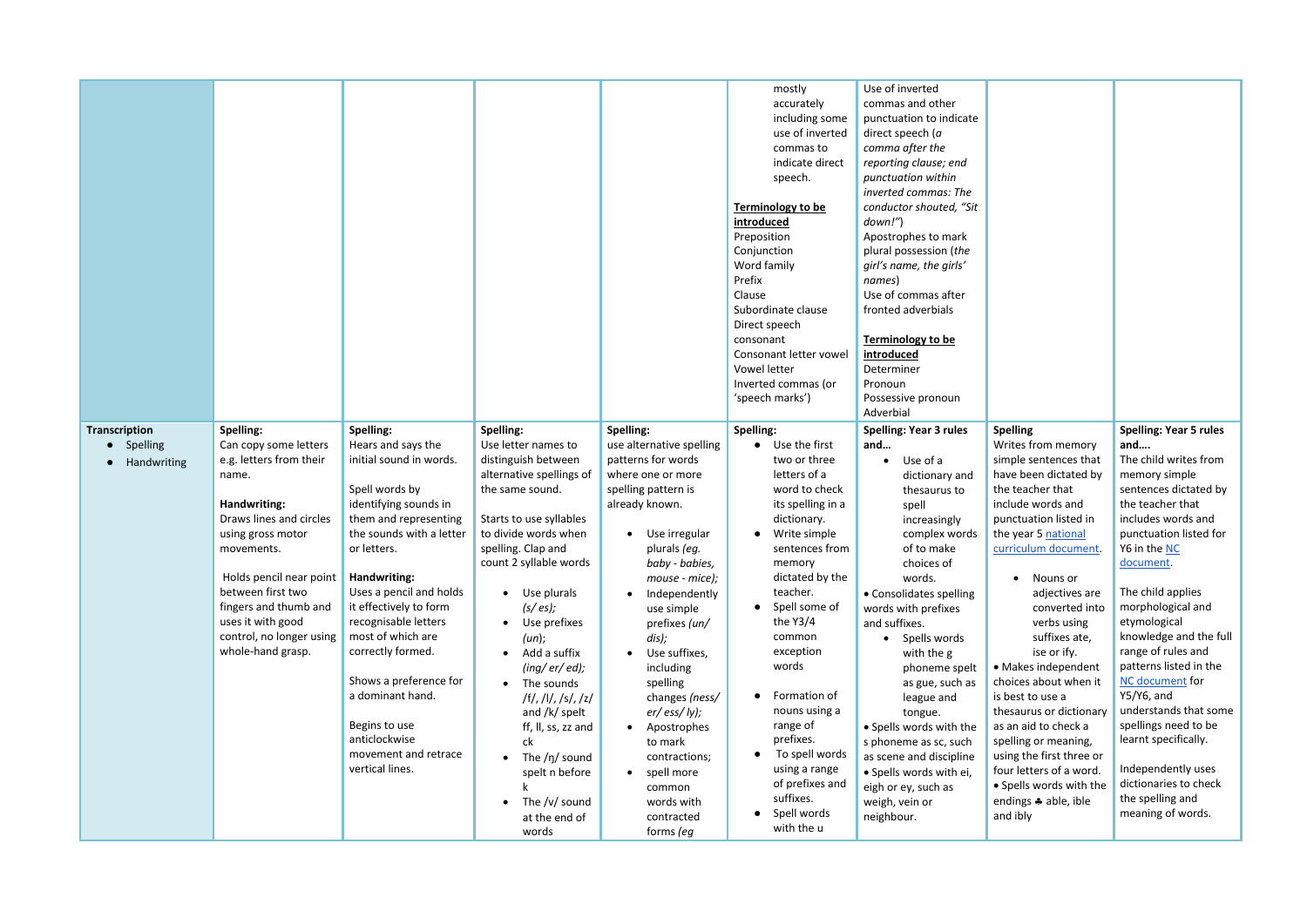|  | Spelling days<br>$\bullet$ | couldn't/<br>can't)                  | phoneme as<br>the grapheme | • Spells plural words            |
|--|----------------------------|--------------------------------------|----------------------------|----------------------------------|
|  | of the week                |                                      |                            | with a possessive                |
|  | and Year 1                 | Select the                           | ou, such as                | apostrophe, such as              |
|  | common                     | correct                              | young, trouble             | girls', boys', men's,            |
|  | exception                  | spelling for                         | and country.               | babies', childrens' and          |
|  | words;                     | homophones                           | Apply the i                | mices's                          |
|  | Spell simple               | (eg. there/                          | phoneme in                 | • Recognise and spell            |
|  | contractions;              | their/they're)                       | the middle of              | additional homophones            |
|  |                            | Spell<br>$\bullet$                   | words as                   | from the year 4 list.            |
|  | Recognise that             | decodable                            | represented by             | • Spell many of                  |
|  | homophones have            | high frequency                       | the grapheme               | the $Y3/4$                       |
|  | different spellings but    | words                                | y, such as gym,            | common                           |
|  | the same sound.            | correctly                            | myth and                   | exception                        |
|  |                            | Spell Year 2                         | pyramid.                   | words                            |
|  | Handwriting:               | common                               | Accurately                 | Handwriting:                     |
|  | Beginning to form          | exception                            | spells words               |                                  |
|  | correct letter             | words                                | ending in ture,            | Use diagonal<br>$\bullet$        |
|  | formation and size for     | For a full                           | sure and tch               | and horizontal                   |
|  | all letters (lower and     | comprehensive                        | with an er                 | strokes that are                 |
|  | uppercase) leaving         | breakdown of spelling                | suffix, such as            | needed to join                   |
|  | spaces between words       | rules please refer to                | treasure,                  | letters and                      |
|  |                            | N/C and RWInc                        | creature,                  | understand                       |
|  | Write from left to right   | spelling programme.                  | furniture and              | which letters,                   |
|  | and top to bottom          |                                      | catcher                    | when adjacent                    |
|  |                            |                                      | Handwriting:               | to one another, $ $              |
|  |                            |                                      |                            |                                  |
|  |                            |                                      |                            |                                  |
|  |                            | Handwriting:<br>Form capital letters | Sits                       | are best left                    |
|  |                            |                                      | appropriately              | unjoined.<br>$\bullet$           |
|  |                            | and digits of the<br>correct size,   | with one hand              | Increase the                     |
|  |                            | orientation and                      | on the paper               | legibility,                      |
|  |                            | relationship to one                  | and pencil held            | consistency                      |
|  |                            | another and lower-                   | at 45 degrees.             | and quality of<br>their          |
|  |                            | case letters.                        | Writes with                |                                  |
|  |                            |                                      | increasing                 | handwriting                      |
|  |                            | Uses spacing between                 | legibility, e.g.           | (ensure<br>downward              |
|  |                            | words that reflects the              | lower case                 | strokes of                       |
|  |                            | size of the letters.                 | letters are an             | letters are                      |
|  |                            |                                      | equal size;                |                                  |
|  |                            | Uses the diagonal and                | capitals are               | parallel and<br>lines of writing |
|  |                            | horizontal strokes                   | appropriate                | are spaced                       |
|  |                            | needed to join some                  | size and not               | efficiently so                   |
|  |                            | letters                              | joined to                  | ascenders and                    |
|  |                            |                                      | lower-case                 | descenders do                    |
|  |                            | Independently write                  | letters.                   | not touch)                       |
|  |                            | within lines to                      | Presentation:              | Consistent<br>$\bullet$          |
|  |                            | organise work.                       | leave line                 |                                  |
|  |                            |                                      | spaces where               | sizing on most                   |
|  |                            |                                      | appropriate,               | occasions.<br>$\bullet$          |
|  |                            |                                      | e.g. below a               | A fluent                         |
|  |                            |                                      | heading                    | continuous<br>cursive            |

• Spells words with i phoneme represented as ei after c, such as deceive, conceive or receive.

• Spells words containing the letter string ough, such as bought, rough, cough, though or thorough. • Spells words with silent letters, Child spells most homophones and other words that are often confused, accurately.

> • The child accurately spells some of the words listed for Y5/Y6 in the NC document accurately.

#### **Handwriting**

Maintains legible and fluent handwriting when writing at increased speed.

- chooses which shape of a letter to use when given choices and deciding whether or not to join specific letters
- The writer's own style is evident and may change for different text types.
- The child can use an unjoined style for specific

• Spells words with the endings  $\clubsuit$  cious and tious  $\clubsuit$  cial and tial  $\clubsuit$ ance and ancy  $\clubsuit$  ent  $\clubsuit$ ence and ency • Adds suffixes beginning with vowel letters to words ending in fer, such as referring, referral or transferring

The child accurately spells most words with silent letters, and homophones and other words that are often confused.

The child accurately spells most words listed for Y5/Y6 in the NC document.

#### **Handwriting**

Maintains legible, fluent handwriting at speed.

The child can decide, as part of their personal style, which parts of a letter to join or not join.